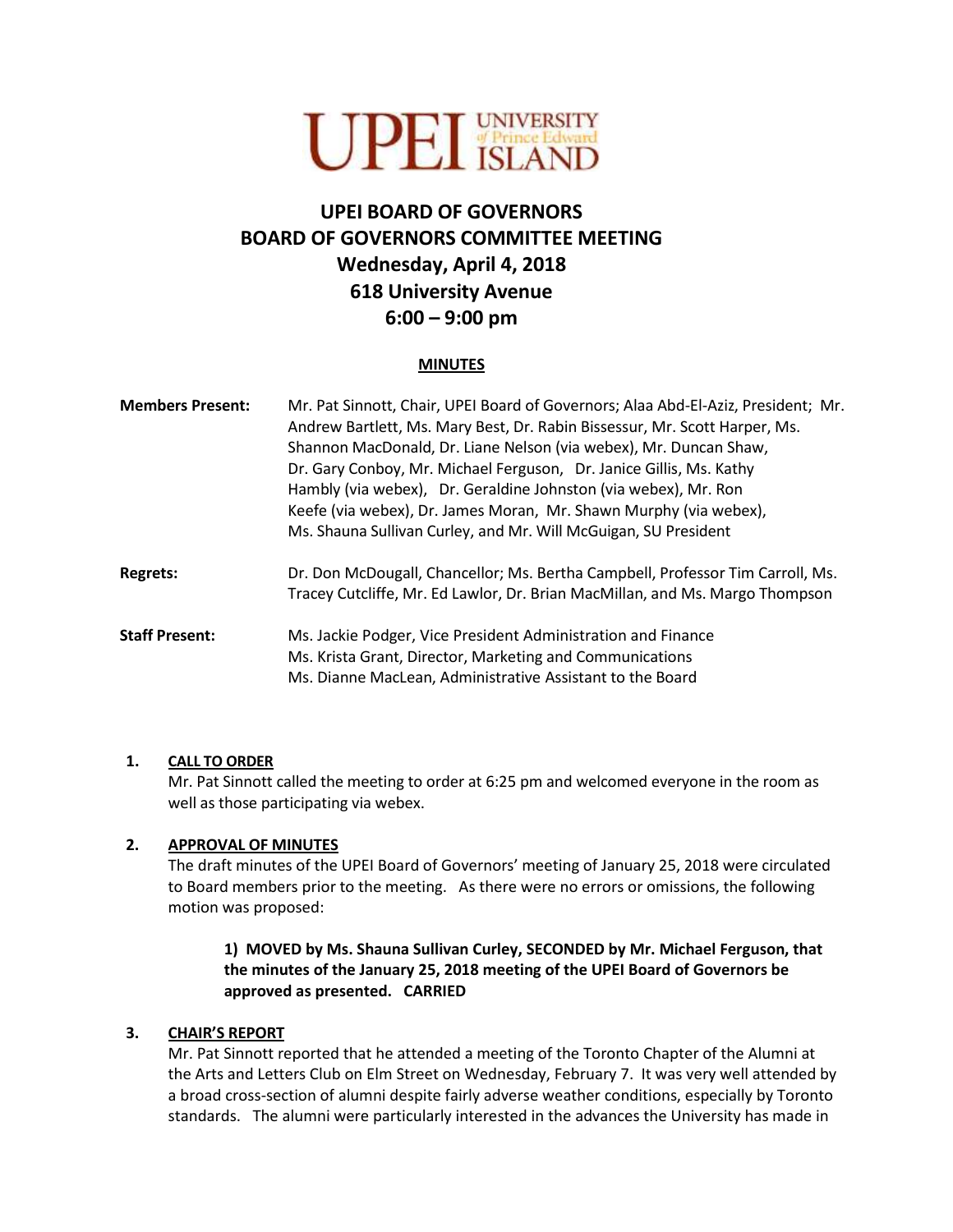program development, improved program relevance and the University's demonstrated ability to grow in the face of a decline in the size of the Canadian demographic group that attends university.

Mr. Sinnott also noted that he attended the Math and Computational Science Advisory Committee meeting earlier today, and there was excellent participation by those in attendance.

Mr. Sinnott reported that Alex Usher is not available to participate in the Board Retreat on our tentative date of May 25<sup>th</sup>. However, he is available on Wed, May 30<sup>th</sup>. An e-mail will be circulated to Board members tomorrow to determine who and how many can attend. Mr. Usher a great deal of experience with strategic planning in academia, and we would like to engage him in a discussion with regard to the future of post-secondary education and our draft strategic plan.

# **4. PRESIDENT'S REPORT**

President Abd-El-Aziz provided a written report to Board members. The President mentioned that this year will be our first Convocation since the implementation of Project Beacon. Staff in the ITSS and Registrar's office have been directed to verify that all graduating students are processed correctly and that the list of graduating students is correct.

## **5. STRATEGIC PLAN UPDATE**

President Abd-El-Aziz reported that the Strategic Planning Committee has reviewed the Board comments and will revise the plan accordingly. It will be brought back to the Board for review at the Board Retreat on May 30<sup>th</sup>.

#### **6. STUDENT UNION REPORT**

Mr. Will McGuigan provided the report and noted that a new Student Union Executive (listed below) will be taking over May  $1<sup>st</sup>$  and are looking forward to working with the Board this coming year.

> President – Will McGuigan VPAX – Emma Drake VPSL - Sarah MacEwen VPF – John Ployer

Mr. McGuigan reported that plans are in the works to re-brand and renovate the Wave location this summer. Tenders are currently out and renovations are slated to begin May 16th, and be completed by mid-August.

Mr. McGuigan also noted that the Student yearbook is slated to be complete in June and is scheduled to arrive on Sept 1.

The UPEI SU budget is expected to be approved at the next meeting, with more money being invested into graduate events and programs as well as a focus to repay the loan to the University.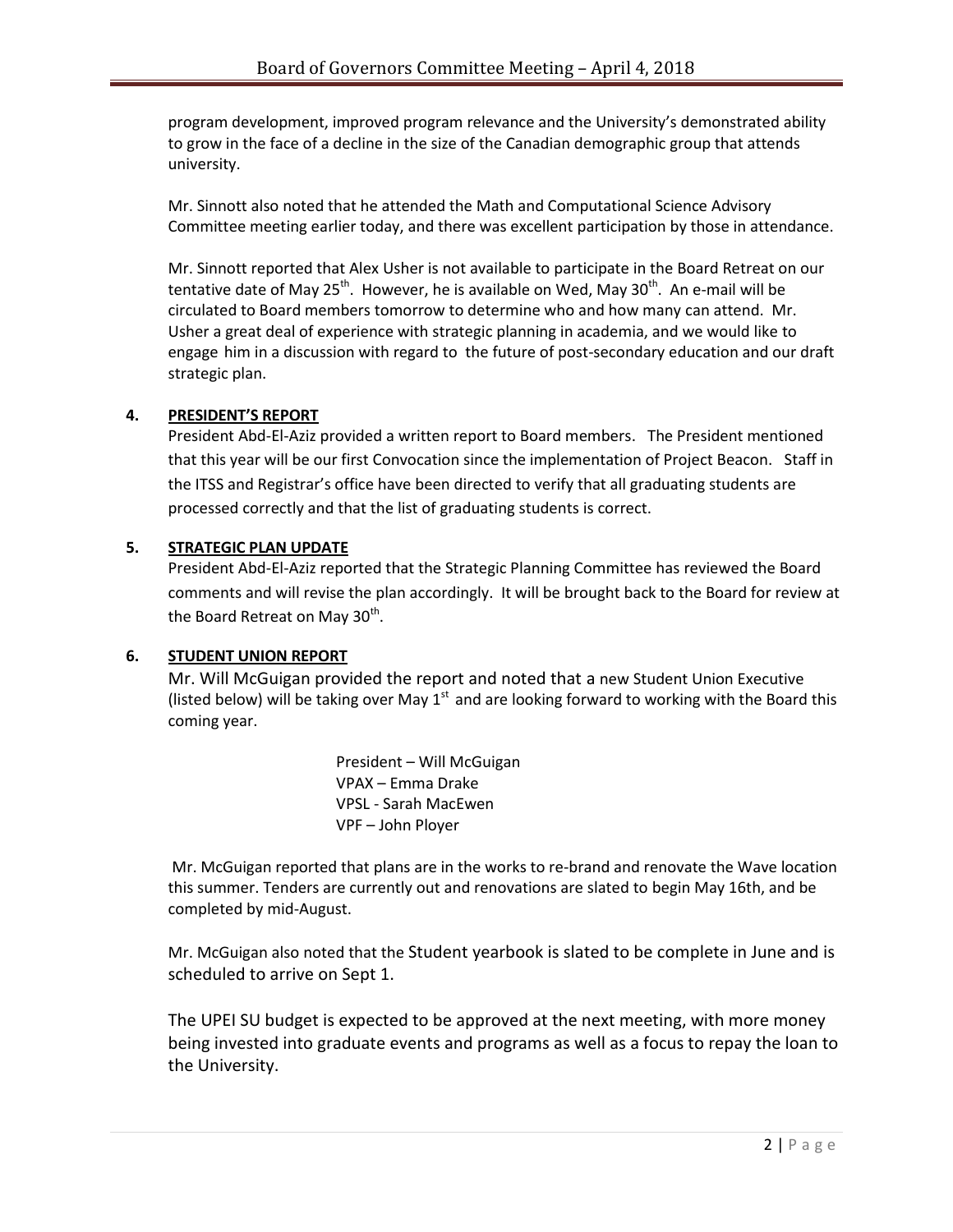The Cadre had a record year with most read articles as well as producing more articles than ever before.

Discussions have been held with Asperia, which is a mental health hotline that students will be able to access 24/7. The company can also provide a wide range of services including mental health, legal, foods and nutrition, financial assistant, health, workouts- all of these services are free with the exception of legal, where a discount of 25% is offered. This company can also accommodate students in over 50 languages which will be a huge asset for our international student population.

The SU Staff Award goes to Heidi MacDonald, Student Affairs and the SU Faculty Award goes to David Varis, Faculty of Education.

Mr. Michael Ferguson noted that a Student Opinion on Teaching Survey was carried out earlier in the year and the results will be shared with the Board at the May meeting.

# **7. SENATE REPORT**

Dr. Rabin Bissessur provided the Senate report to Board members. The Senate Committee met twice since the last Board meeting – a special meeting of Senate on February 5, and the regular meeting on March 2, 2018.

The special meeting of Senate was called to deal with the issue of students who have complete their degree requirements and require a parchment to enter the United States but would not receive their graduate parchment until May. In the past, a letter from the Registrar was all that was required to enter the United States. Three options were discussed to meet the new US requirement: Maintain the status quo, have a  $2^{nd}$ Convocation sometime in January, or give Senate the power to approve these degrees during regular Senate meetings. Senate approved the latter.

A joint degree in Global Affairs is being established with the King Juan Carlos University in Madrid, Spain.

UPEI Programs in Engineering, Business and possibly Math & Computational Sciences, Environmental Studies and Climate Change and Adaptation will begin in September at the University of Canada in Egypt.

Senate approved the renaming of the School of Sustainable Design Engineering to the Faculty of Sustainable Design Engineering, and the School of Graduate Studies to the Faculty of Graduate Studies. The Board of Governors needs to approve these name changes as well and the following motion was proposed:

**2) MOVED by Dr. Rabin Bissessur, SECONDED by Mr. Michael Ferguson, that the UPEI Board of Governors approves the name change of the School of Engineering to the Faculty of Engineering as well as the name change of the School of Graduate Studies to the Faculty of Graduate Studies as approved by Senate. CARRIED**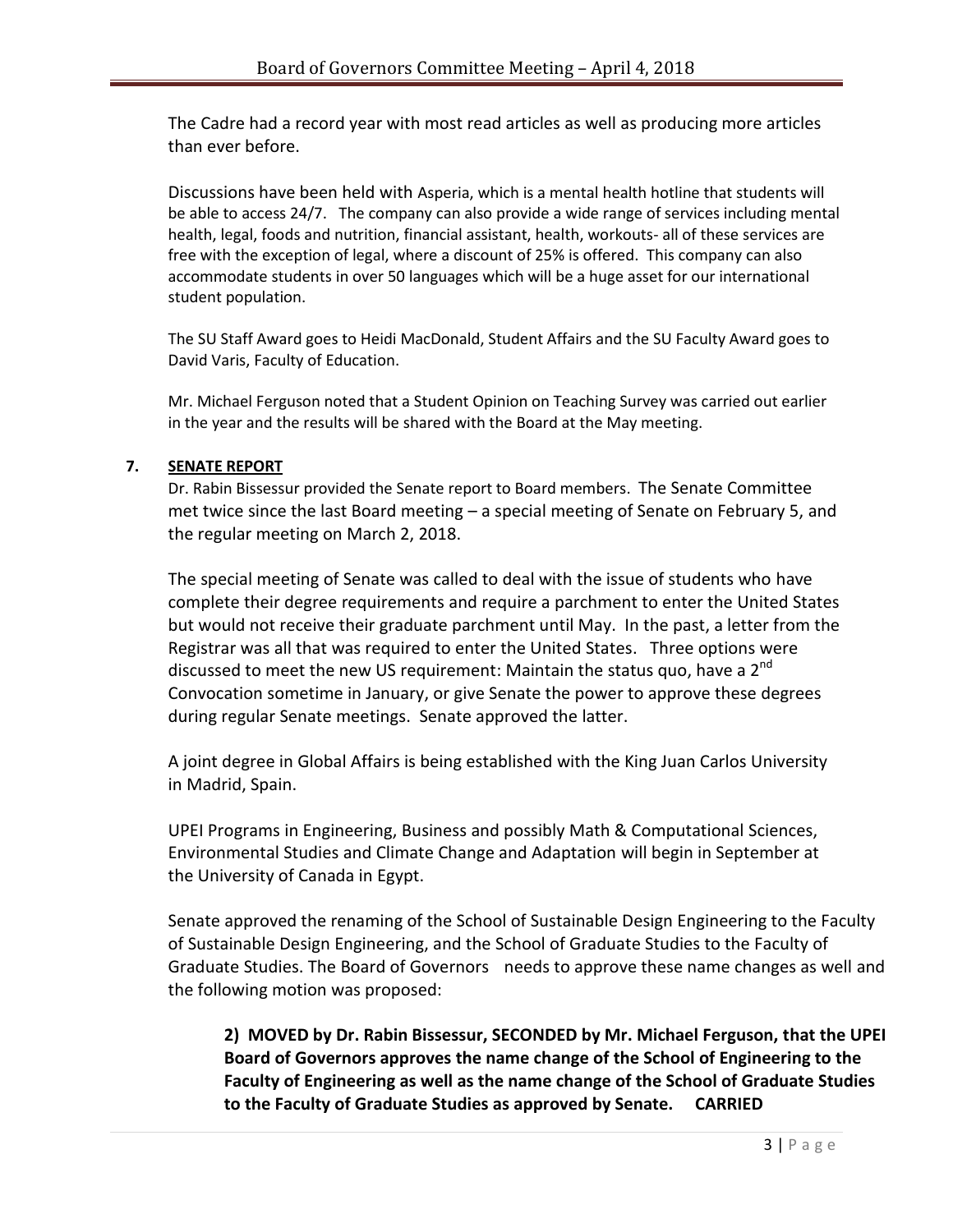Dr. Bissessur also reported that two AVC faculty have been approved by Senate to receive Professor Emeritus status at Convocation in May.

## 8**. BOARD COMMITTEES' UPDATE**

a**) Finance and Audit**: Mr. Ron Keefe reported that the Committee met in March and continues to monitor Project Beacon which is in its third year and approximately 65% complete.

The Campus requires a technology network and infrastructure upgrade and an estimated cost has been prepared. Management is considering how best to finance this upgrade and will make a recommendation to the Finance Committee.

The Provincial Budget is expected tomorrow, and the budget will set forth we the Government's grant to the University for the upcoming fiscal year.

b) **Development, FR and ER**: Ms. Kathy Hambly reported that an e-vote was held on February 14 to approve 3 new awards:

- **•** Ernest J Brennan entrance scholarship
- TD Bank scholarships for Mathematical and Computational Sciences
- Maximus Deltaware Scholarship

Ms. Hambly also noted that the  $50<sup>th</sup>$  Anniversary sub-committee met and reviewed the proposed budget and approved a logo design. Senior staff from Marketing and Development will prepare a more detailed plan for the celebrations for the Development, FR&ER Committee to review.

The Inspire campaign is at \$43,208,000. The collateral materials for the staff campaign were circulated, with a goal to increase staff participation from 10% to 20% .

Ms. Hambly stated that there has been extensive media coverage of the University over the past several months. Highlights included the coverage of the UPEI School of Sustainable Design Engineering students launching weather balloons from the HMCS Toronto off the coast of Halifax, and the COWs Moo Let's Talk Campaign event on campus in memory of Jason Driscoll, who was one of our Engineering students and who died of suicide in May 2017.

Ms. Hambly noted there was discussion about increasing publicity around the SHAD program to encourage more Island participation.

c) **Governance and Appeals**: Mr. Shawn Murphy informed Board members that discussions have occurred at the Committee level regarding FOIPP.

Mr. Murphy also noted that a motion was tabled at the last meeting of the Committee related to how and when contracts should be posted to the University's website. This policy will be reviewed again at the next meeting.